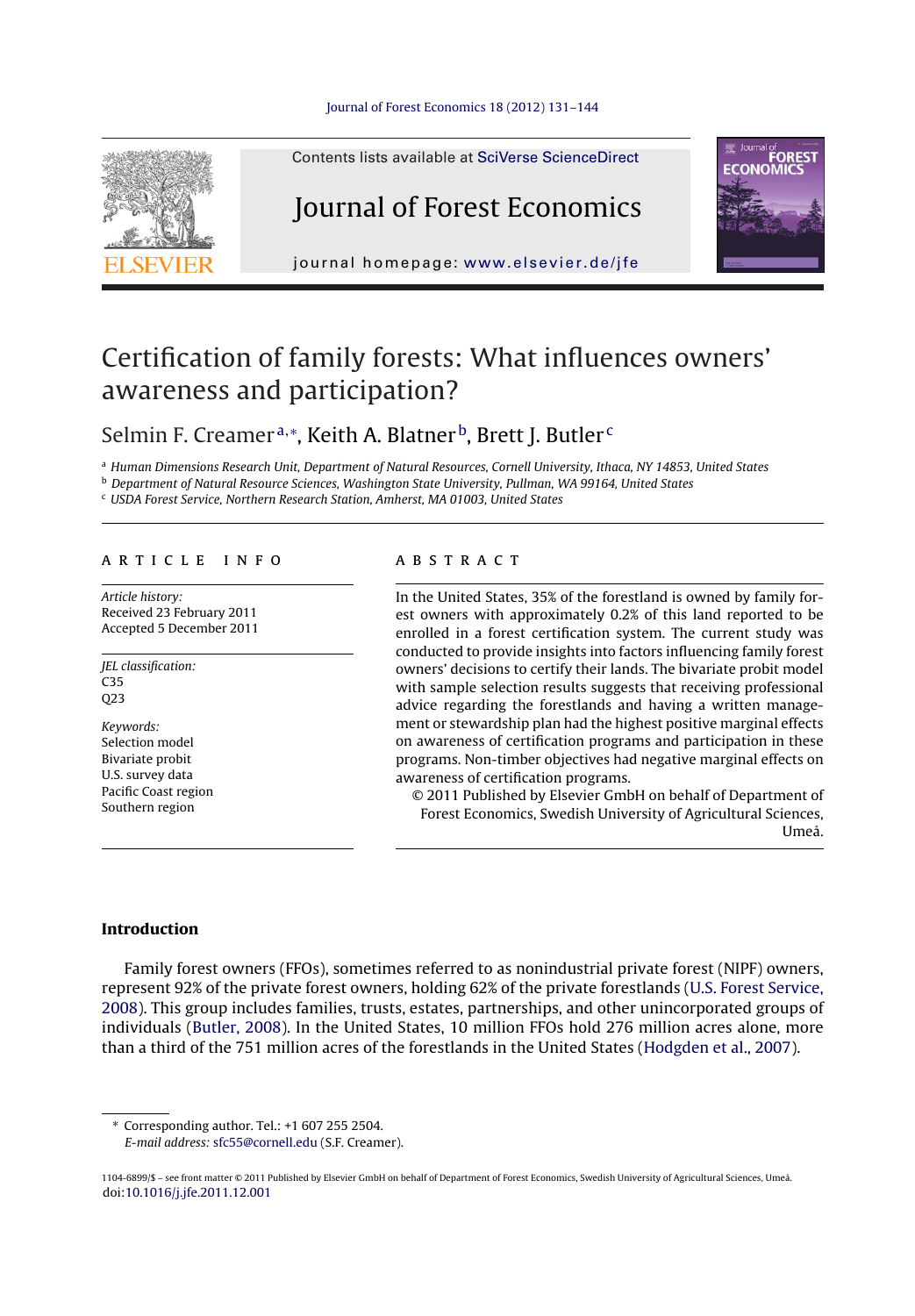Historically, the biggest share of the United States timber has come from the NIPF lands ([Beach](#page-12-0) [et al., 2005\),](#page-12-0) supplying 50% of the United States round wood timber supply ([Zhang et al., 2005\),](#page-13-0) and this number is expected to increase, reaching 60% by 2030 ([Harrell, 1989\).](#page-12-0) Due to policy changes and budget restrictions [\(Society of American Foresters, 2007\),](#page-13-0) timber harvests on national forests had the largest proportional decline (57% from 1996 to 2006) compared to timber harvests under other ownerships ([Smith et al., 2009\).](#page-13-0) Moreover, the increase in domestic demand for wood products, combined with the harvesting restrictions on public lands, drew attention to the NIPF lands for future timber supply. Consequently, the forest management decisions of FFOs are crucial for not only improving the forest health and maintaining the biological diversity of the forests, but also increasing forest productivity.

Even though family forests provide crucial private and public benefits, only a small percentage of the owners systematically incorporate all of the management practices that ensure the sustainability of their forestlands [\(Hodgden et al., 2007\).](#page-12-0) This may be related to the fact that current management practices are not aligned with FFOs' diverse values, objectives, and attitudes since FFOs own and manage their forestlands for non-timber and timber reasons, even though timber production is not a high priority [\(Hodgden et al., 2007\).](#page-12-0)

Forest certification programs, such as American Tree Farm Systems (ATFS), Forest Stewardship Council (FSC), Sustainable Forestry Initiative (SFI), and Green Tag (GT),<sup>1</sup> present a non-regulatory process that is designed to encourage FFOs to reforest and adhere to good forest management. These programs assess sustainable forest management<sup>2</sup> through performance and/or process standards, attempting to respond not just to forest owners' economic, social, silvicultural, and environmental needs, but needs of the society and nature as well.

Historically, forest certification has been promoted in support of various perspectives, such as environmentalist, consumer, and producer [\(Haener and Luckert, 1998\).](#page-12-0) Landowners and manufacturers have viewed forest certification as a potential market based tool, promoting their image and credibility, increasing market access, and capitalizing on price premiums ([Hansen, 1998\).](#page-12-0) Although the attainment of price premiums is still debatable, forest certification has facilitated the entrance of certified forest products to a number of environmentally sensitive markets, thereby improving the public images of these forestry companies [\(Chen et al., 2010\).](#page-12-0)

Between 2000 and 2007, the acreage of certified forests has increased from 112 million to over 750 million acres worldwide ([Metafore, 2008\).](#page-13-0) Despite global efforts to prevent and reduce tropical deforestation, voluntary participation in forest certification programs has been primarily limited to developed countries in the northern hemisphere ([Metafore, 2008\).](#page-13-0) For example, only 1% of the tropical forests, 14% of the temperate forests, and 9% of the boreal forests were certified, leaving 92% of the global forest area uncertified as of 2007 [\(Metafore, 2008\).](#page-13-0) Most of the United States forest area has remained uncertified (87%) and the total certified forest area in the United States reached a plateau by 2007 ([Metafore, 2008\).](#page-13-0) This was mainly attributed to the lack of participation by FFOs and public forests since only 0.2% of the nonindustrial private forestlands and 12% of the public forestlands were certified ([Metafore, 2008\).](#page-13-0) In addition, the lack of awareness of sustainable forestry practices was further identified as a barrier for the potential marketability of forest certification programs ([Rickenbach,](#page-13-0) [2002\),](#page-13-0) possibly hindering the likelihood of present and future participation in these programs.

The main objective of this study is to answer the question on how to get FFOs to participate in forest certification programs, in order to improve their forests' health and productivity and consequently satisfy the demand for round wood timber. The second objective is to determine the factors influencing FFOs' awareness of certification programs. These aims will serve various motivations worldwide to learn about FFOs' policy responses and factors behind their participation behavior. The current study concentrates on the Pacific Coast and Southern regions of the United States, where contrasting regulatory environments and forestland ownership patterns exist. In contrast to the forestlands in

 $1$  FSC is a suitable fit for large and small ownerships. ATFS is appropriate for private landowners with  $10-10,000$  contiguous acres. Both programs have group certification options. SFI and GT are suitable for large and small ownerships, respectively [\(Hughes et al., 2009\).](#page-12-0)

<sup>&</sup>lt;sup>2</sup> Sustainable forest management is based on the principle of balancing the environmental, social, and economic aspects of forestry to meet the needs of the present without compromising the ability of future generations to meet their needs, and is a broader concept than sustained yield forestry, which only emphasizes timber yield production [\(Bare, 2000\).](#page-12-0)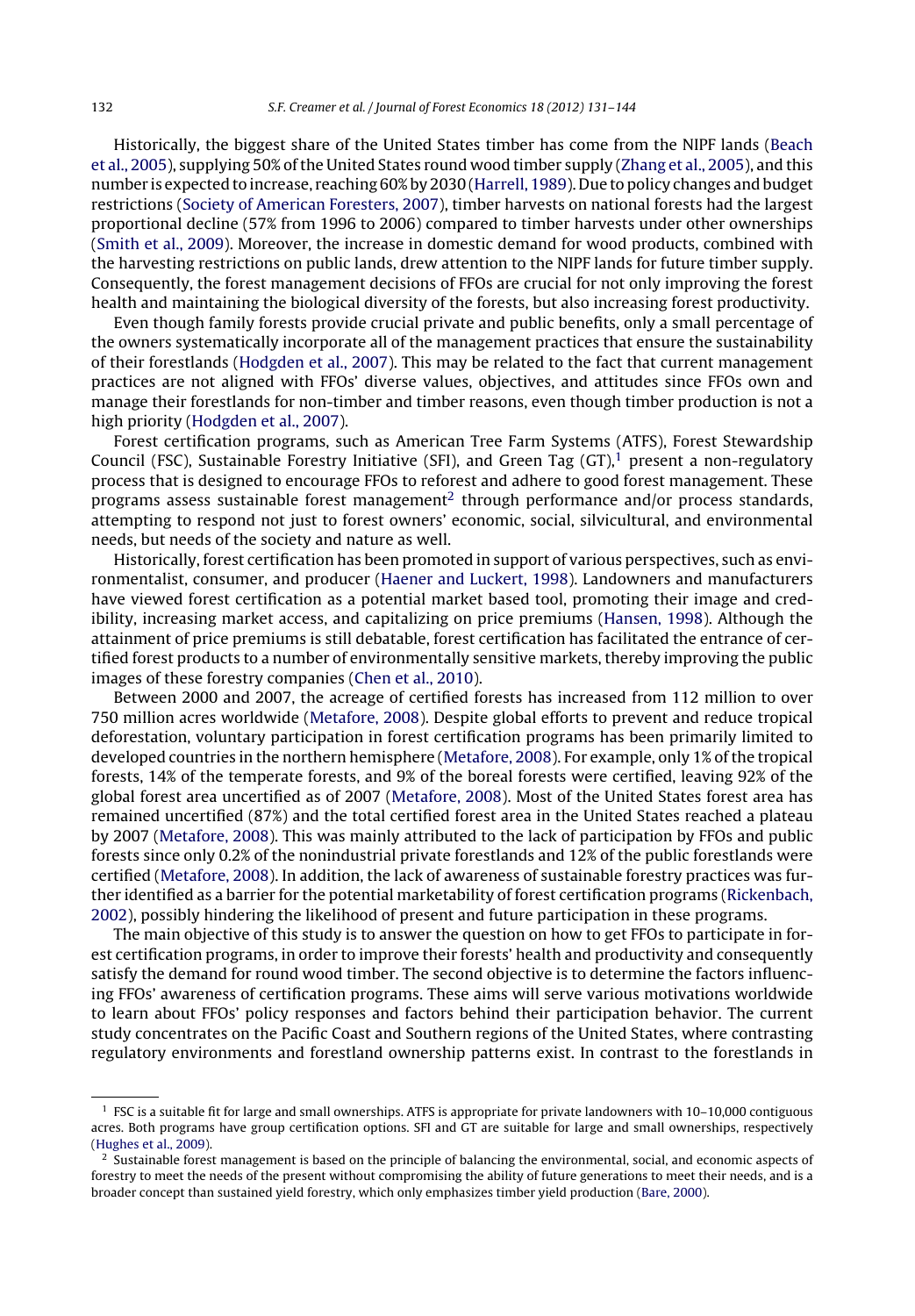the Southern regions, Pacific Coast region forestlands are heavily regulated, and the majority of these forests are held by federal, state, and local governments. $3$ 

To our knowledge, no prior study has been conducted to accomplish the particular objectives stated above, although certain studies determined that the awareness of forestry programs was a factor positively influencing participation [\(Bell et al., 1994; Mercker and Hodges, 2008; Sun et al.,](#page-12-0)  $2009$ ).<sup>4</sup> At this juncture, it is also particularly important to investigate the factors affecting FFOs' awareness of certification programs and participation in them since forest fragmentation, parcellation, and conversion are increasing the number of FFOs, while simultaneously reducing the holding size, eventually complicating the management and future of these forestlands ([Stein et al., 2005\).](#page-13-0)

The choice of method for the empirical model is the bivariate probit model with sample selection. The forest owner's awareness of forest certification and participation are estimated following a two step approach, in which the factors affecting the awareness of the certification programs is determined first and the factors affecting the participation behavior, conditioned on the forest owner's awareness of these programs, is determined second. The main contribution of the current study is the enhanced modeling approach used in conjunction with the fairly rare data set offered by the U.S. Forest Service's National Woodland Owner Survey. To our knowledge, this particular model and data set have not been used in any of the studies conducted on forest certification program participation behavior. In this paper, relevant studies that have examined forest owner typologies and FFOs' participation behavior in forestry programs are presented in the literature review. Then the description and the organization of the data are illustrated. Next, the details of the empirical model – selection model, outcome model, estimation, and marginal effects – are described in the methods section. Finally, the results of the empirical model are presented, the implications of the results are discussed, and conclusions are illustrated.

#### **Literature review**

The literature on NIPF owners includes studies examining their characteristics, attitudes, and motivations for owning their forestlands. In addition, current forestlandmanagement practices or programs that are available to help them better manage their lands and how these practices or programs can be improved, are included in the extant literature ([Hodgden et al., 2007\).](#page-12-0)

Several studies examined NIPF owners, grouping them based on their ownership objectives ([Kurtz](#page-13-0) [and Lewis, 1981; Kuuluvainen et al., 1996; Kline et al., 2000; Kluender and Walkingstick, 2000; Boon](#page-13-0) [et al., 2004; Kendra and Hull, 2005; Majumdar et al., 2008; Hujala et al., 2010\),](#page-13-0) attitudes towards farm forestry in tropical Eastern Australia ([Herbohn et al., 2005\),](#page-12-0) their motivation to communicate with foresters ([Hujala et al., 2010\),](#page-12-0) and their decision making modes [\(Hujala et al., 2009\).](#page-12-0) [Table 1](#page-3-0) illustrates the details of these studies.

A large body of literature has investigated the program participation behavior of NIPF owners for various forestry programs and practices, such as conservation reserve programs, forest stewardship programs, cost-share programs, classified forestry programs, forestry incentive programs, reforestation tax credit, forest resource development programs, managed timberland tax, and incentive programs, etc. Nevertheless, only a few studies have examined what influences NIPF owners' awareness of these programs ([McLean-Meyinsse et al., 1994; Sun et al., 2009\).](#page-13-0)

NIPF owners with higher level of education ([Boyd, 1984; Doolittle and Straka, 1987; Hammett et al.,](#page-12-0) [1992; Zbinden and Lee, 2005; Joshi and Arano, 2009\)](#page-12-0) and income ([DeSteiguer, 1984; Romm et al.,](#page-12-0) [1987; Joshi and Arano, 2009; Fortney et al., 2011\)](#page-12-0) were more likely to participate in forestry programs. Furthermore, total land acreage ([Nagubadi et al., 1996\),](#page-13-0) having a written forest management plan [\(Esseks and Kraft, 1988, 1989; Bell et al., 1994; Joshi and Arano, 2009\),](#page-12-0) and having timber objectives [\(Nagubadi et al., 1996\)](#page-13-0) were also positively related to participation in these programs. Information sources ([Zbinden and Lee, 2005\)](#page-13-0) and the desire for and receipt of information [\(Bell et al., 1994; Esseks](#page-12-0)

<sup>&</sup>lt;sup>3</sup> FFOs hold 9% of the forestlands in the Pacific Coast and 58% of the forestlands in the South.

<sup>4</sup> [Kilgore et al., 2007](#page-12-0) and [Leahy et al., 2008](#page-13-0) determined the contrary.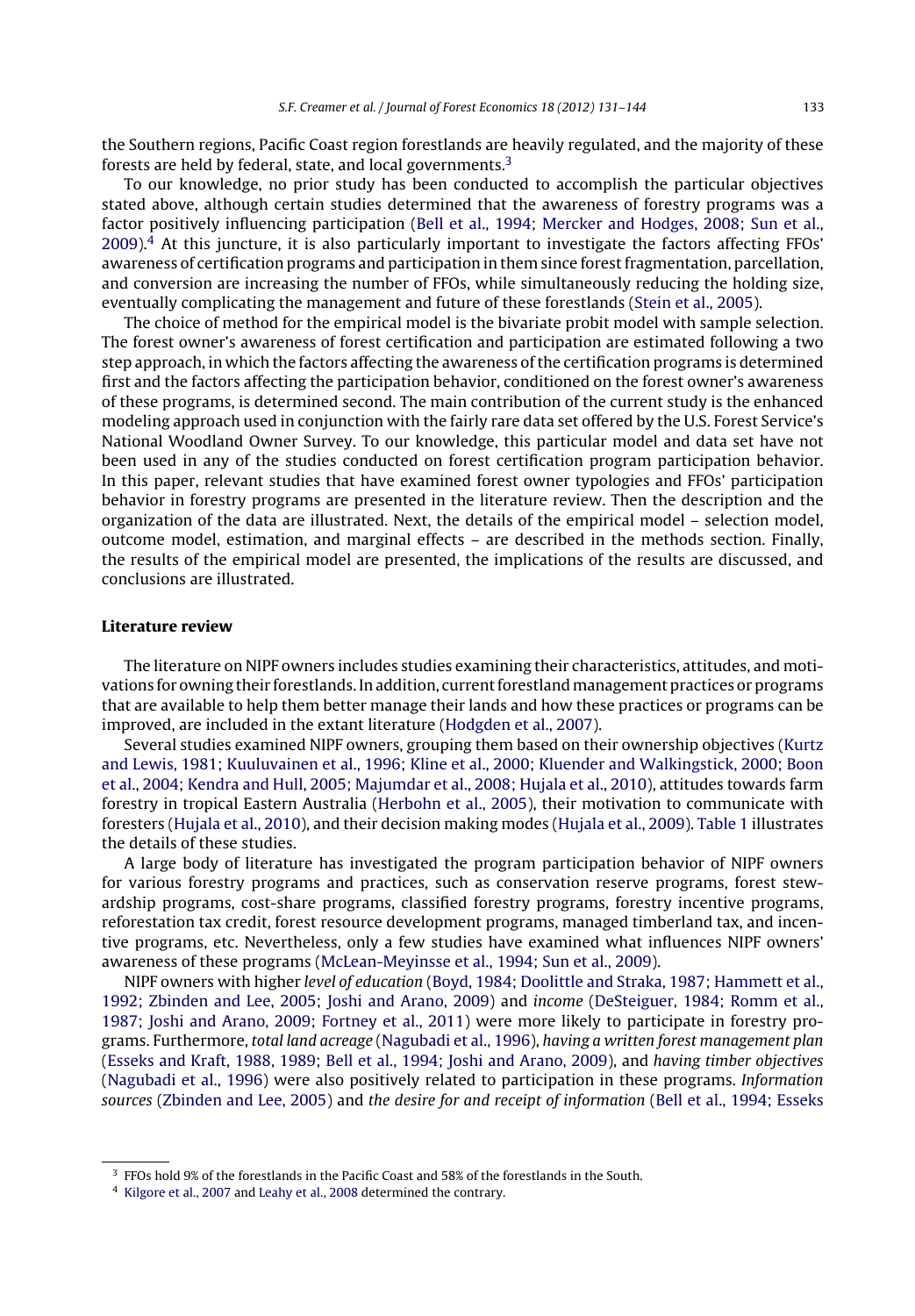#### <span id="page-3-0"></span>**Table 1**

| Details of the selected studies on NIPF owners. |
|-------------------------------------------------|
|-------------------------------------------------|

| Literature                                     | Classification of owners based on their ownership objectives                                                                                                                                                                                                                                                   |
|------------------------------------------------|----------------------------------------------------------------------------------------------------------------------------------------------------------------------------------------------------------------------------------------------------------------------------------------------------------------|
| Kurtz and Lewis (1981)                         | (1) timber agriculturalist, (2) timber conservationist, (3) forest<br>environmentalists, (4) range pragmatists                                                                                                                                                                                                 |
| Kuuluvainen et al. (1996)                      | $(1)$ multi-objective owners, $(2)$ self-employed owners, $(3)$<br>recreationists, (4) investors                                                                                                                                                                                                               |
| Kline et al. (2000)                            | $(1)$ passive owners, $(2)$ recreationists, $(3)$ timber producers, $(4)$<br>multi-objective owners                                                                                                                                                                                                            |
| Kluender and Walkingstick (2000)               | $(1)$ poor rural residents, $(2)$ resident conservationists, $(3)$ affluent<br>managers, (4) timber managers                                                                                                                                                                                                   |
| Boon et al. (2004)<br>Kendra and Hull (2005)   | (1) classic forest owner, (2) indifferent farmer, (3) hobby owner<br>$(1)$ absentee investors, $(2)$ professionals, $(3)$ preservationists, $(4)$                                                                                                                                                              |
| Majumdar et al. (2008)<br>Favada et al. (2009) | young families, (5) forest planners (6) farmers<br>$(1)$ multi-objective, $(2)$ non-timber, $(3)$ timber<br>(1) multi-objective owners, (2) recreationists, (3) self-employed                                                                                                                                  |
|                                                | owners, (4) investors, (5) indifferent owners                                                                                                                                                                                                                                                                  |
|                                                | Classification of owners based on their attitudes towards farm forestry                                                                                                                                                                                                                                        |
| Herbohn<br>et al.<br>(2005)                    | Reasons for planting trees<br>$(1)$ commercial, $(2)$ personal satisfaction, $(3)$ conservation<br>Impediments to tree planting<br>(1) economic problems, (2) satisfied/flexibility, (3) lack advice, (4) lack<br>labor, finance, equipment, (5) fire/pest risks (6) poor land<br>Incentives for tree planting |
|                                                | $(1)$ economic incentives, $(2)$ information incentives, $(3)$ joint incentives                                                                                                                                                                                                                                |
|                                                | Classification of owners based on their decision making modes                                                                                                                                                                                                                                                  |
| Hujala et al. (2009)                           | $(1)$ trusting realizers, $(2)$ active learners, $(3)$ independent managers                                                                                                                                                                                                                                    |
|                                                | Classification of owners based on their motivation to communicate<br>with foresters                                                                                                                                                                                                                            |
| Hujala et al. (2010)                           | $(1)$ studious learners, $(2)$ self-reliant owners, $(3)$ delegators, $(4)$<br>deliberate thinkers                                                                                                                                                                                                             |

[and Kraft, 1988, 1989\),](#page-12-0) government information sources in particular ([Nagubadi et al., 1996\),](#page-13-0) were also significant factors affecting these owners' participation in forestry programs.

[Sun et al. \(2009\)](#page-13-0) determined that forest owners with timber objectives were more likely to know about forestry incentive programs, but less likely to participate in these programs. However, timber oriented West Virginia NIPF owners were more likely to participate in harvesting, silvicultural, and property management activities. Additionally, non-timber oriented owners were more likely to participate in silvicultural, property, and habitat management or/and recreational improvement activities ([Joshi and Arano, 2009\).](#page-12-0)

Length of ownership (land tenure) was found to be negatively related to the participation in forestry assistance programs ([Nagubadi et al., 1996\).](#page-13-0) Nevertheless, [Joshi and Arano \(2009\)](#page-12-0) found the length of ownership to be positively related to the participation in timber harvesting activities and negatively related to the participation in silvicultural and property management activities. While most studies found that proximity of the residence to the woodland was positively related to the participation deci-sions [\(Romm et al., 1987; Nagubadi et al., 1996; Joshi and Arano, 2009\),](#page-13-0) Fortney et al. (2011) illustrated the contrary. Acquisition method also had an effect on the participation decisions. NIPF owners who had bought their forestlands were more likely to participate in silvicultural and property management activities than the owners who inherited the forestlands or those who acquired it as a gift [\(Joshi and](#page-12-0) [Arano, 2009\).](#page-12-0)

Finally, NIPF owners' perceptions, attitudes, and interests towards forest certification programs and their willingness to consider participating in them have been examined ([Vlosky, 2000; Vlosky](#page-13-0) [and Granskog, 2003; Newsom et al., 2003; Kilgore et al., 2005, 2007; Perera et al., 2007; Mercker](#page-13-0)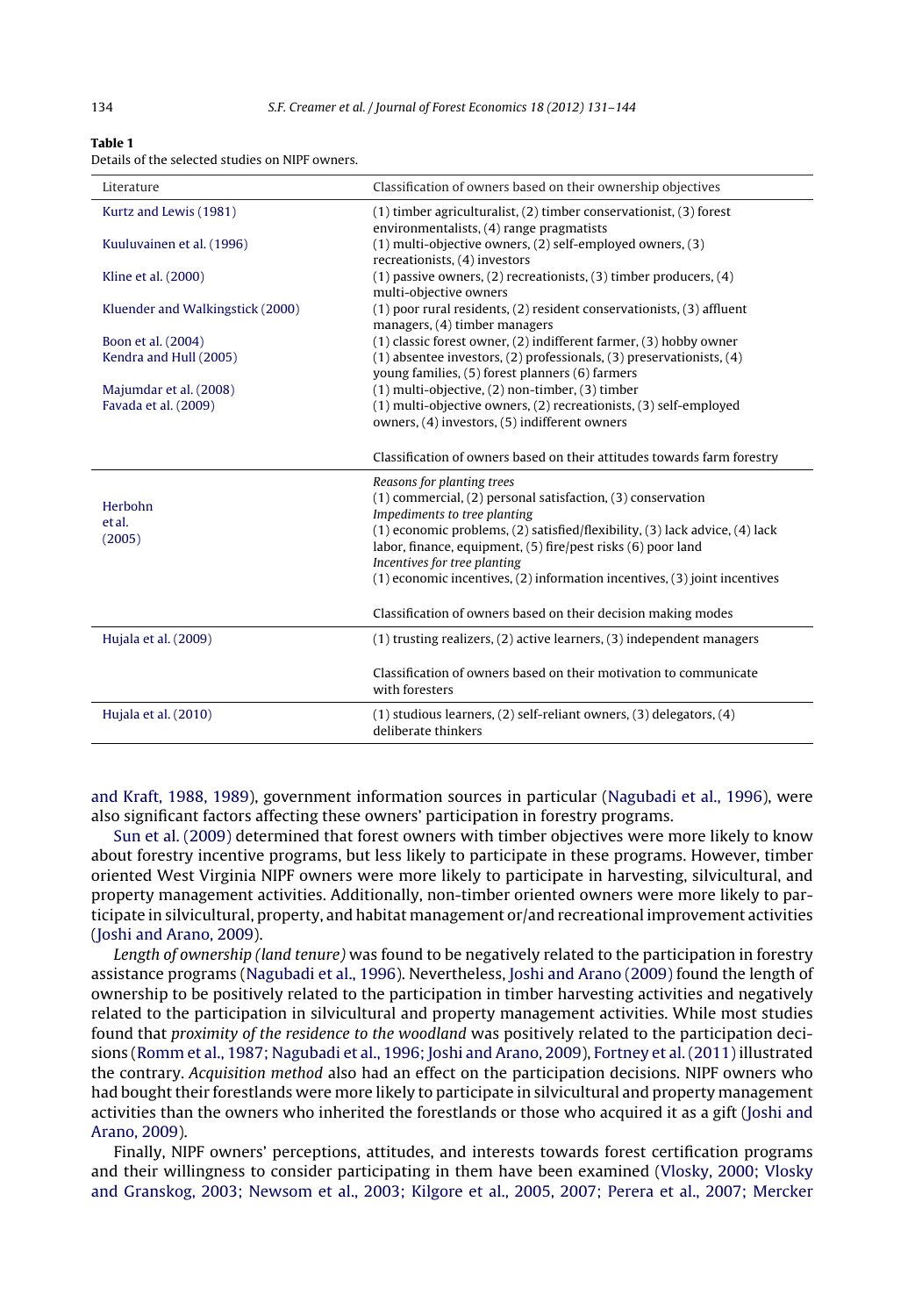[and Hodges, 2008; Leahy et al., 2008\).](#page-13-0) However, the literature investigating the forest certification participation behavior of NIPF owners (thus FFOs) is still limited. Most previous research has focused solely on the state level, often used only qualitative data, and has not incorporated awareness of certification programs in their modeling efforts.

#### **Data**

#### Description

The analysis is based on the compilation of the FFOs' responses collected for the U.S. Forest Service's National Woodland Owner Survey between 2002 and 2006 [\(Butler, 2008\).](#page-12-0) The primary survey instrument is a self-administered questionnaire mailed out to FFOs. A total of thirty questions are used in the survey. The questions are further classified into the following major categories: (1) woodland characteristics, use, and management, (2) future of woodland, (3) ownership characteristics, (4) ownership objectives, (5) owners' concerns and issues, (6) owners' sources of information, and (7) demographics.

The current study focuses on two specific regions of the United States: Pacific Coast (Alaska, Washington, California, and Oregon) and South (Florida, Georgia, North Carolina, South Carolina, Virginia, Alabama, Arkansas, Kentucky, Louisiana, Mississippi, Eastern Oklahoma, Tennessee, and Eastern Texas). 58% and 9% of the forestland are held by the FFOs in the Southern and Pacific regions, respectively ([Butler, 2008\).](#page-12-0)5

The examination of data reveal that 33% (134 out of 409 respondents) of the FFOs in the Pacific Coast region and 28% (1160 out of 4330 respondents) of the FFOs in the Southern region are aware of forest certification programs. Out of these FFOs, only 22% (29 out of 134 respondents) in the Pacific Coast region and 21% in the Southern region (239 out of 1160 respondents) participate in these programs.

#### Organization

The data are comprised of FFOs' responses and are filtered to include owners with ten acres of forestland or above. Ten acres or above is the commonly used figure by forest certification programs as the minimum size of land that can be certified. The analysis is conducted on the responses collected from 5418 respondents.

In order to determine meaningful groups, for the FFOs' ownership objectives and the media instruments that FFOs use to learn about woodland management (ranked by their usefulness), we built upon the typology works reported in [Table 1. T](#page-3-0)he current study adopts the methodology used in [Majumdar](#page-13-0) [et al. \(2008\).](#page-13-0)<sup>6</sup> The principle component analysis with varimax rotation is used to determine the main factors for the independent variables. The Ward's minimum method (hierarchical clustering method) is used to explore the number of clusters to represent the given input in the best interpretable format. Finally, the clusters are formed and interpreted, based on the non-hierarchical (K-means) method, using the FASTCLUS routine in SAS. Three major clusters are determined based on the FFOs' ownership objectives: (1) timber, non-timber, and multi-objective; two major clusters are determined based on the media used by FFOs to learn about woodland management: (2) mass media and personal communications.

The timber cluster ( $n = 1348$ ) is based on the activities and considerations motivated by investment, timber, hunting, and legacy; the non-timber cluster (1443) is comprised of the activities and considerations motivated by aesthetics, biodiversity, privacy, and recreation. Additionally, the multi-objective cluster (2505) represents the largest group and includes recreation, hunting, biodiversity, privacy,

<sup>5</sup> In the Southern region, 80% of the nonindustrial private forestlands is held by FFOs, representing 90% of the nonindustrial private forest ownership. In the Pacific Coast region, 86% of the nonindustrial private forestlands is held by FFOs, representing 33% of the nonindustrial private forest ownership [\(Butler, 2008\).](#page-12-0)

 $6$  [Majumdar et al. \(2008\)](#page-13-0) used a multivariate cluster analysis to identify major clusters of FFOs, based on their land ownership reasons and forest stewardship attitudes, using the National Woodland Owner Survey dataset. Three major clusters of FFOs in Alabama, Georgia, and South Carolina were identified: (1) multi-objective, (2) non-timber, and (3) timber.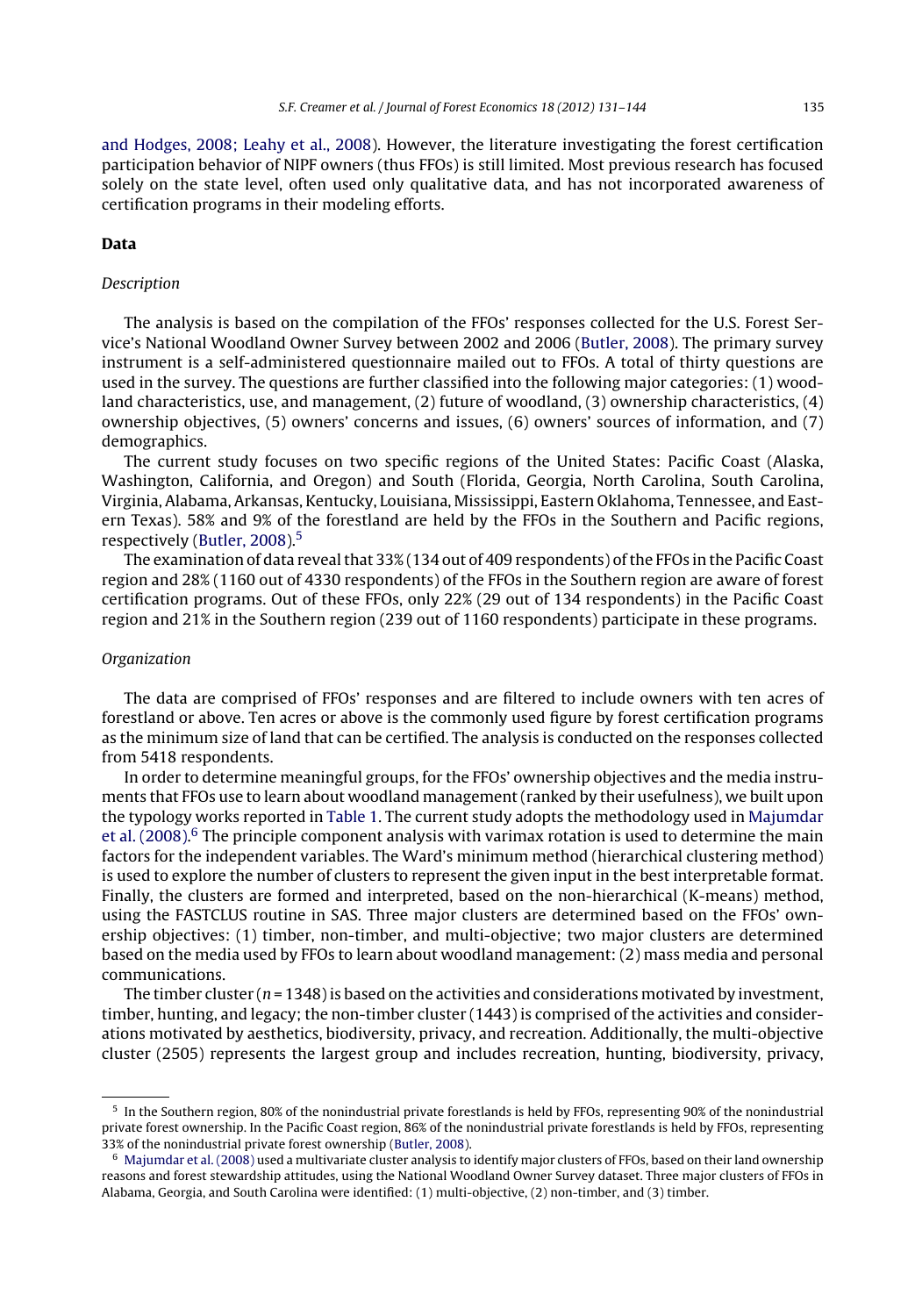| Table 2           |
|-------------------|
| Data description. |

| Variables                      | Definitions                                              |
|--------------------------------|----------------------------------------------------------|
| Forest certification awareness | $1 = Yes$ , $0 = No$                                     |
| Forest certified land          | $1 = Yes$ , $0 = No$                                     |
| Regions                        | 1 = Pacific Coast, 0 = Southeast or South Central        |
| Income                         | $1 - 20 = 525.000$                                       |
|                                | $2 - 25 = $25.000 - $49.999$                             |
|                                | $3 - 50 = $50.000 - $99.999$                             |
|                                | $4 - 100 = $100,000 - $199,999$                          |
|                                | $5 - 200 = $200.000+$                                    |
| Education                      | 1 = Associate's, bachelor's and advanced degree          |
|                                | $0 = 12$ th grade or lower, high school and some college |
| Land tenure (years/10)         | Continuous variable                                      |
| Land acreage (acres/1000)      | Continuous variable                                      |
| Acquisition method             | 1 = Bought, 0 = Inherited and/or gifted                  |
| Primary residence              | $1 = Yes$ , $0 = No$                                     |
| Ownership motivation           | 1 = Non-timber, 0 = Timber or multi-objective            |
| Advice                         | $1 = Yes$ , $0 = No$                                     |
| Learning                       | 1 = Personal media. 0 = Mass media                       |
| Management or stewardship plan | $1 = Yes$ , $0 = No$                                     |

timber, and investment activities. Finally, the mass media cluster (1515) consists of communication media, such as publication, newsletter, internet, conference, video, and TV; the personal media cluster (2167) is comprised of communication media that require interaction with another person, such as visiting, meeting with a forester or a logger, and membership to forestry organizations. Table 2 illustrates the description of data used in the study.

#### **Method**

The forest owners cannot get their forestlands certified, unless they first know about forest certification programs. Hence, the lack of forest certification program awareness may possibly act as a barrier against participation in these programs.<sup>7</sup> In the current study, the concept of awareness is based on the following survey question: "Have you ever heard or read about green certification before?" The forest owners may choose not to participate in forest certification programs based on two possible reasons, either they are not aware of forest certification programs, or they decide not to participate in spite of their awareness of these programs.

A bivariate probit model with sample selection [\(Wynand and van Praag, 1981; Meng and Schmidt,](#page-13-0) [1985; Boyes et al., 1989; Greene, 1992; Lee et al., 2003\)](#page-13-0) is considered a good fit for the analysis. During the first step, the factors affecting forest certification awareness are established by the selection equation, and the probability of obtaining forest certification conditional on the forest certification awareness is determined during the second step by the outcome equation.

#### Selection equation

A forest owner's awareness of forest certification programs is expressed through the selection equation, in which  $\Omega_s$  represents the vector of the exogenous variables such as income, forestland acreage, education, etc.  $\gamma_s$  represents the set of parameters to be estimated, and  $\varepsilon_{\text{s}}$  represents the error term.

$$
z_s = \Omega'_{s_i} \gamma_s + \varepsilon_{s_i} \tag{1}
$$

where  $z_{s} = 1$  if the forest owner is aware of forest certification programs; 0 otherwise.

 $^7$  Among 4739 forest owners who respond to the forest certification program awareness question, only 27% (1294) are aware of these programs, and among the forest owners who are aware of these programs, only 21% (268) participate in these programs.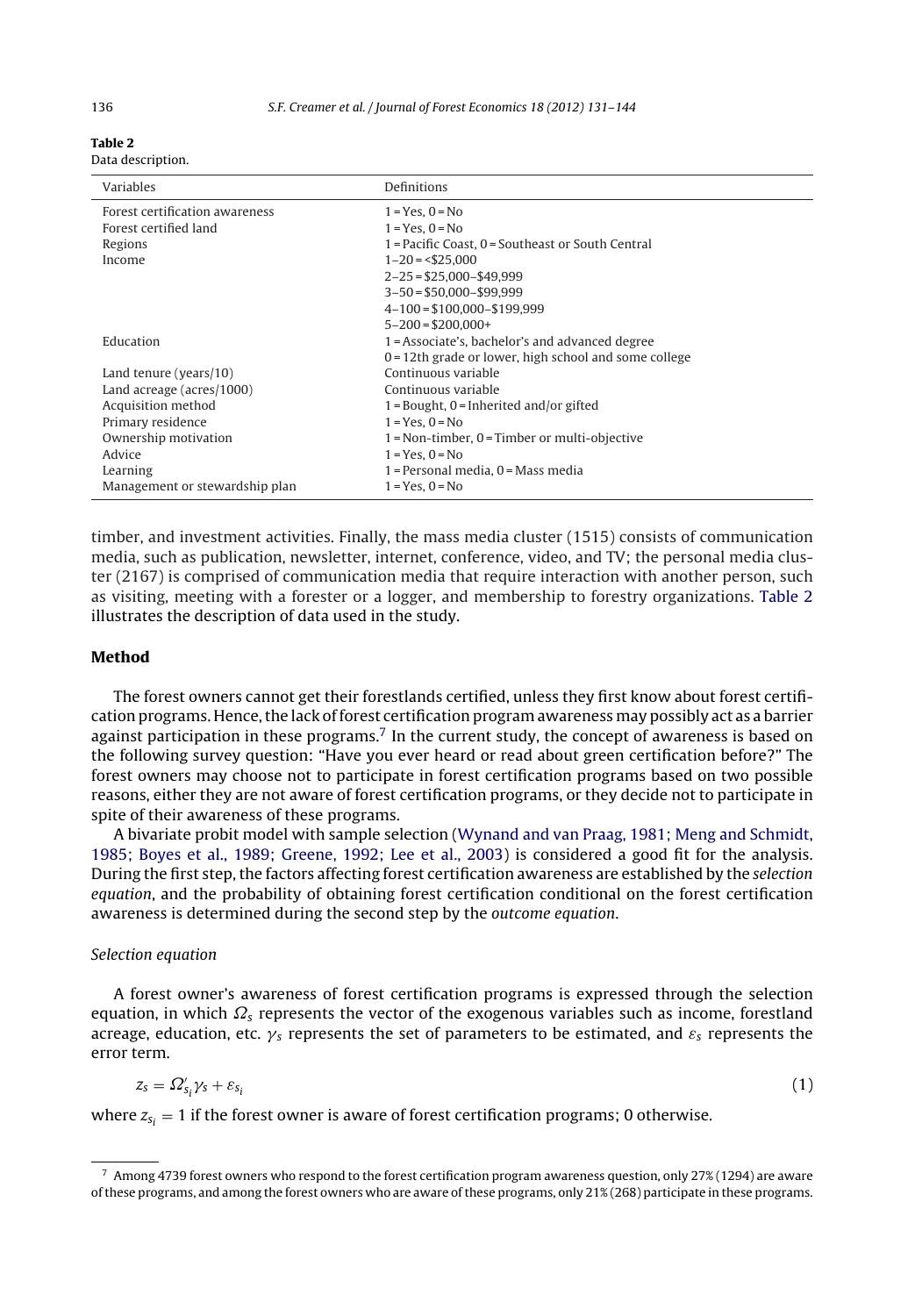Prob( $z_{s_i} = 1| \Omega_{s_i}$ ) =  $\Phi_1(\Omega'_{s_i} \gamma_s)$  illustrates the probability of the ith forest owner being aware of forest certification programs, in which  $z_{s_i}$  and  $\Omega_{s_i}$  are observed for all forest owners.

#### Outcome equation

A forest owner's participation in a forest certification program, conditional on her/his awareness of the program, is expressed through the below outcome equation.  $\Omega_0$  represents the vector of the exogenous variables,  $\gamma_{\rm o}$  represents the set of parameters, and  $\varepsilon_{\rm o}$  represents the error term.

$$
E_0 = \Omega'_{o_i} \gamma_0 + \varepsilon_{o_i} \tag{2}
$$

where  $E_0$  = 1 if the forest owner participates in the forest certification program; 0 otherwise.

 $E_0$  is observed only when  $z_s = 1$ , and  $\varepsilon_s$  and  $\varepsilon_0$  are bivariate normally distributed iid with  $cov_{\varepsilon_s \varepsilon_0} = \rho$ .  $Prob(z_{s_i} = 1, E_{o_i} = 1 | \Omega_{s_i}, \Omega_{o_i}) = \Phi_2(\Omega'_{s_i} \gamma_s, \Omega'_{o_i} \gamma_o, \rho)$ illustrates the probability of the ith forest owner participating in the forest certification program, given her/his awareness of the program, and Prob  $(z_{s_i} = 1, E_{o_i} = 0 | \Omega_{s_i}, \Omega_{o_i}) = [\Phi_1(\Omega'_{s_i} \gamma_s) - \Phi_2(\Omega'_{s_i} \gamma_s, \Omega^i_{o_i} \gamma_o, \rho)]$  illustrates the probability of the ith forest owner not participating in the forest certification program, given her/his awareness of the program.

#### Estimation

Given the nature of the model, there are three types of observations, which are used in the calculation of the log-likelihood function, with the unconditional probabilities.

$$
z_s = 0: \quad \text{Prob}(z_{s_i} = 0 | \Omega_{s_i}, \quad \Omega_{o_i}) = 1 - \Phi_1(\Omega'_{s_i} \gamma_s)
$$
\n
$$
\tag{3}
$$

$$
z_{s} = 1, E_{o} = 0: Prob(z_{s_{i}} = 1, E_{o_{i}} = 0 | \Omega_{s_{i}}, \Omega_{o_{i}}) = [\Phi_{1}(\Omega'_{s_{i}}\gamma_{s}) - \Phi_{2}(\Omega'_{s_{i}}\gamma_{s}, \Omega'_{o_{i}}\gamma_{o}, \rho)]
$$
\n(4)

$$
z_{s} = 1, E_{0} = 1: Prob(z_{s_{i}} = 1, E_{o_{i}} = 1 | \Omega_{s_{i}}, \Omega_{o_{i}}) = \Phi_{2}(\Omega'_{s_{i}} \gamma_{s}, \Omega'_{o_{i}} \gamma_{o}, \rho)
$$
(5)

where  $\Phi_1$  is the standard normal cumulative distribution function, and  $\Phi_2$  is the bivariate normal cumulative distribution function with correlation  $\rho$ .

The estimation of the bivariate probit model with sample selection is completed in one step, using the full information maximum likelihood. The log likelihood function for the ith forest owner in a sample is written as follows ([Meng and Schmidt, 1985\).](#page-13-0)

$$
\ln L = \sum z_{s_i} E_{o_i} (\ln \Phi_2(\Omega_{s_i}' \gamma_s, \Omega'_{o_i} \gamma_o, \rho)) + \sum z_{s_i} (1 - E_{o_i}) (\ln(\Phi_1(\Omega_{s_i}' \gamma_s)) - \Phi_2(\Omega'_{s_i} \gamma_s, \Omega'_{o_i} \gamma_o, \rho)) + \sum (1 - z_{s_i}) \ln(\Phi_1(-\Omega'_{s_i} \gamma_s))
$$
(6)

Eq. (6) is maximized with respect to  $\gamma_{\rm o}$ ,  $\gamma_{\rm s}$ , and  $\rho$ . Maximization of (6) yields estimates that are consistent, asymptotically normal, and efficient.

#### Marginal effects

The marginal effects for the bivariate probit model with sample selection are calculated at the means of the variables for the outcome and selection equations. The differences, rather than the derivatives, are computed for the explanatory variables which have a value of 0 or 1 in the estimation sample.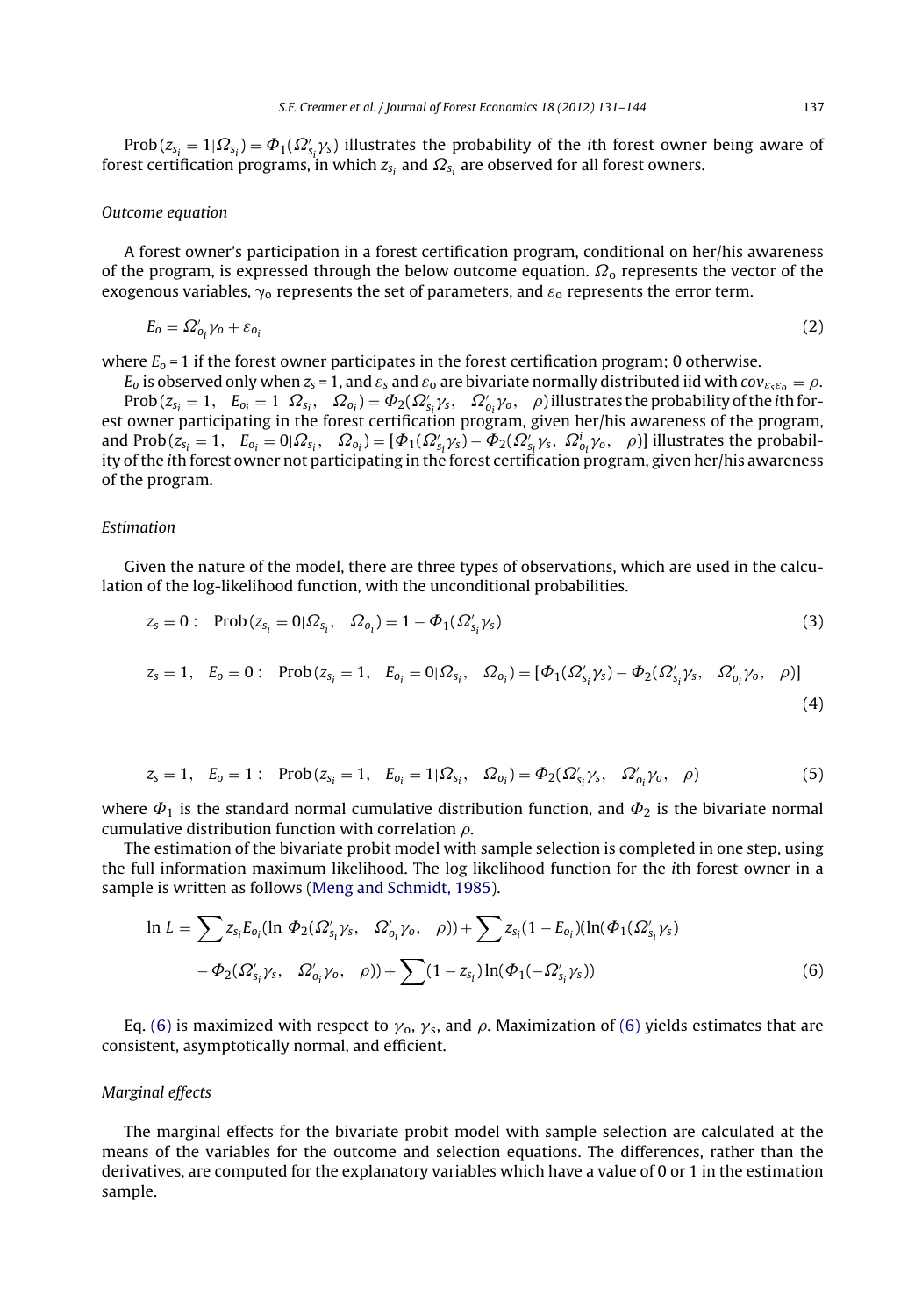| ı<br>× |  |
|--------|--|
|        |  |

#### **Table 3**

| Means and standard deviations of independent variables (forest certification awareness). |  |  |
|------------------------------------------------------------------------------------------|--|--|
|------------------------------------------------------------------------------------------|--|--|

| Independent variables          | Individuals without<br>forest certification<br>awareness<br>$(n=3445)$ |           | Individuals with<br>forest certification<br>awareness<br>$(n=1294)$ |           | Pr > F |
|--------------------------------|------------------------------------------------------------------------|-----------|---------------------------------------------------------------------|-----------|--------|
|                                | Mean                                                                   | <b>SD</b> | Mean                                                                | <b>SD</b> |        |
| Pacific Coast                  | 0.08                                                                   | 0.27      | 0.10                                                                | 0.31      | 0.01   |
| <i>Income</i>                  | 2.84                                                                   | 1.16      | 3.29                                                                | 1.15      | < 0.00 |
| Education                      | 0.49                                                                   | 0.50      | 0.64                                                                | 0.48      | < 0.00 |
| Land tenure                    | 3.05                                                                   | 1.84      | 3.54                                                                | 2.05      | < 0.00 |
| Land acreage                   | 0.73                                                                   | 2.64      | 3.11                                                                | 9.99      | < 0.00 |
| Acquisition method             | 0.53                                                                   | 0.50      | 0.44                                                                | 0.50      | <0.00  |
| Primary residence              | 0.57                                                                   | 0.50      | 0.53                                                                | 0.50      | 0.01   |
| <b>Timber</b>                  | 0.26                                                                   | 0.43      | 0.29                                                                | 0.46      | 0.01   |
| Multi-objective                | 0.46                                                                   | 0.50      | 0.56                                                                | 0.50      | < 0.00 |
| Non-timber                     | 0.29                                                                   | 0.46      | 0.15                                                                | 0.36      | < 0.00 |
| Advice                         | 0.36                                                                   | 0.48      | 0.70                                                                | 0.46      | < 0.00 |
| Learning                       | 0.57                                                                   | 0.50      | 0.74                                                                | 0.44      | < 0.00 |
| Management or stewardship plan | 0.12                                                                   | 0.33      | 0.38                                                                | 0.49      | < 0.00 |

The marginal effect of the continuous independent variables for the probability of forest getting certified, conditional on the forest owner's awareness of the forest certification program, is calculated for the outcome equation and is illustrated below.

$$
\frac{\delta(\Phi_2(\Omega_{s_i}'\gamma_s, \Omega'_{o_i}\gamma_o, \rho)) / (\Phi_1(\Omega_{s_i}'\gamma_s))}{\delta \Omega_{o_i}}
$$
\n
$$
(7)
$$

where the probability of the forest owner participating in the forest certification program, conditional on her/his awareness of the program, is illustrated below [\(Greene, 2003\).](#page-12-0)

$$
\delta \frac{\Phi_2(\Omega'_{s_i}\gamma_s, \ \Omega'_{o_i}\gamma_o, \ \rho)}{\Phi_1(\Omega'_{s_i}\gamma_s)} = \frac{\text{Prob}(z_{s_i} = 1, \ E_{o_i} = 1 | \Omega'_{s_i}, \ \Omega'_{o_i})}{\text{Prob}(z_{s_i} = 1 | \Omega'_{s_i})}
$$
(8)

Finally, the marginal effect of the continuous independent variables for the probability of the forest owner being aware of the forest certification programs is calculated for the selection equation and is illustrated below.

$$
\frac{\delta \Phi_1(\Omega_{s_i}^{\prime} \gamma_s)}{\delta \Omega_{s_i}}
$$
\n(9)

where the unconditional mean function representing the probability of the forest owner being aware of the forest certification program is illustrated below [\(Greene, 2003\).](#page-12-0)

$$
\Phi_1(\Omega'_{s_i}\gamma_s) = \text{Prob}(z_{s_i} = 1) \tag{10}
$$

#### **Results**

#### Mean value of independent variables

Mean values of the independent variables and their standard deviations for the forest certification awareness are presented in Table 3. Comparison of the mean values for all the independent variables illustrates significant differences. On average, the forest owners who are aware of forest certification programs are more educated and have high income. These owners have written management or stewardship plans. They possess timber and multiple (timber and non-timber) objectives. Additionally, they own bigger land acreage, hold their forestlands for a longer period, receive advice regarding their woodlands, and find personal media more useful than mass media for learning about their forestlands.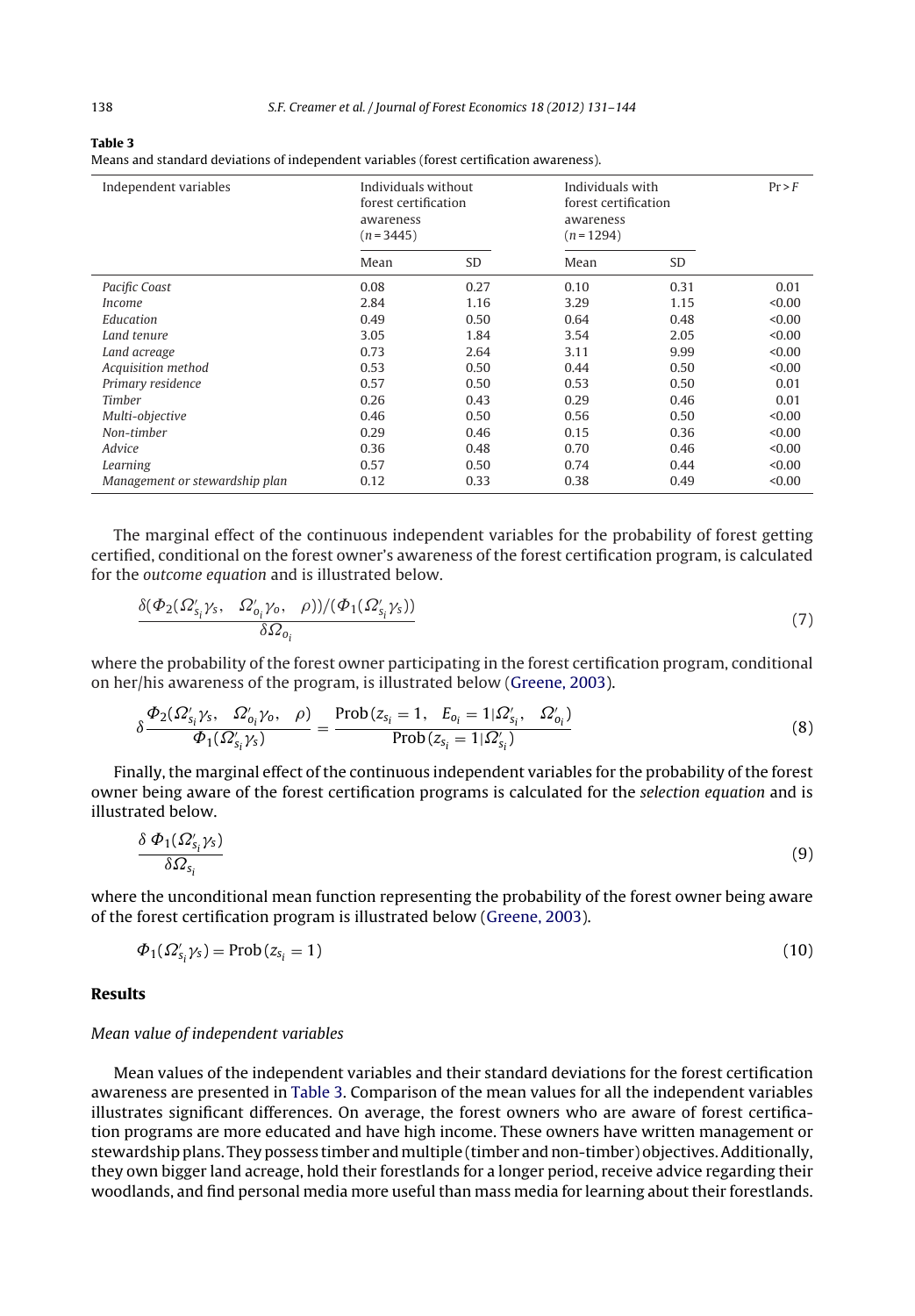|--|--|

| Means and standard deviations of independent variables (forest certification participation). |  |  |  |
|----------------------------------------------------------------------------------------------|--|--|--|
|----------------------------------------------------------------------------------------------|--|--|--|

| Independent variables          | Forest certification<br>nonparticipants<br>$(n = 960)$ |      | Forest certification<br>participants<br>$(n=268)$ |       | Pr > F |
|--------------------------------|--------------------------------------------------------|------|---------------------------------------------------|-------|--------|
|                                | Mean                                                   | SD   | Mean                                              | SD    |        |
| Pacific Coast                  | 0.10                                                   | 0.30 | 0.11                                              | 0.31  | 0.73   |
| <i>Income</i>                  | 3.22                                                   | 1.15 | 3.40                                              | 1.16  | 0.06   |
| Education                      | 0.62                                                   | 0.49 | 0.72                                              | 0.45  | 0.00   |
| Land tenure                    | 3.52                                                   | 1.99 | 36.45                                             | 22.48 | 0.43   |
| Land acreage                   | 2.52                                                   | 6.27 | 4.86                                              | 17.14 | 0.00   |
| Acquisition method             | 0.44                                                   | 0.42 | 0.43                                              | 0.50  | 0.70   |
| Primary residence              | 0.54                                                   | 0.50 | 0.52                                              | 0.50  | 0.62   |
| Timber                         | 0.31                                                   | 0.46 | 0.27                                              | 0.45  | 0.25   |
| Multi-objective                | 0.52                                                   | 0.50 | 0.63                                              | 0.48  | 0.00   |
| Non-timber                     | 0.17                                                   | 0.37 | 0.098                                             | 0.30  | 0.01   |
| Advice                         | 0.65                                                   | 0.48 | 0.84                                              | 0.37  | < 0.00 |
| Learning                       | 0.70                                                   | 0.46 | 0.83                                              | 0.38  | < 0.00 |
| Management or stewardship plan | 0.31                                                   | 0.46 | 0.66                                              | 0.48  | < 0.00 |

On the other hand, the forest owners who are not aware of forest certification programs usually reside in their woodlands, have non-timber objectives, and tend to acquire their lands through purchase.

Mean values of the independent variables and their standard deviations for forest certification participation are presented in Table 4. Comparison of the mean values of income, education, land acreage, non-timber objectives, multiple objectives, advice, learning, and management or stewardship plan illustrate significant differences between forest certification participants and nonparticipants. On average, the forest owners with certified forestlands own bigger land acreage, have high income, and find personal media more useful than mass media for learning about their forestlands. Moreover, they are more educated and possess both timber and multiple objectives. In addition, they usually have written management or stewardship plans and receive professional advice regarding their forestlands. In contrast, the forest owners who do not participate in forest certification programs typically have non-timber objectives.

#### Forest certification model

The likelihood ratio test for determining the absence of correlation between the selection and outcome equations reveals that the correlation between the two equations is not statistically significant (chi<sup>2</sup> (1)=0.97, Prob > chi<sup>2</sup> = 0.3257).<sup>8</sup> Nevertheless, the discussion of the results is based on the bivariate probit model with sample selection, given the fact that the previous literature on factors influencing the forest owners' awareness of forestry programs is limited. Additionally, only 1 degree of freedom is lost during the estimation of bivariate probit model with sample selection.

The Wald chi-square results indicate that the bivariate probit model is significant (Wald chi $2$ )  $(9) = 112.99$ ). In the selection model, income, land acreage, land tenure, management or stewardship plan, advice, and non-timber are significant at the 0.01 level. Pacific Coast and primary residence are significant at the 0.05 level. All the significant coefficients are positively related to the probability of forest owner's awareness of forest certification programs, except non-timber ([Table 5\).](#page-9-0)

The marginal effect for the land acreage indicates that an increase of 1000 acres in the total land area increases the likelihood of hearing about certification programs by 1.1% at the mean level. It is reasonable to assume that the larger the forestland holdings are, the more economic interest these owners may have in their investment. Accordingly, they may be more aware of the existing forestland management practices. Furthermore, the forest owner in the higher income group is 4.6% more likely to be aware of these programs than the forest owner who belongs to the income group that is one

<sup>8</sup> Log likelihood value is <sup>−</sup>861.5171.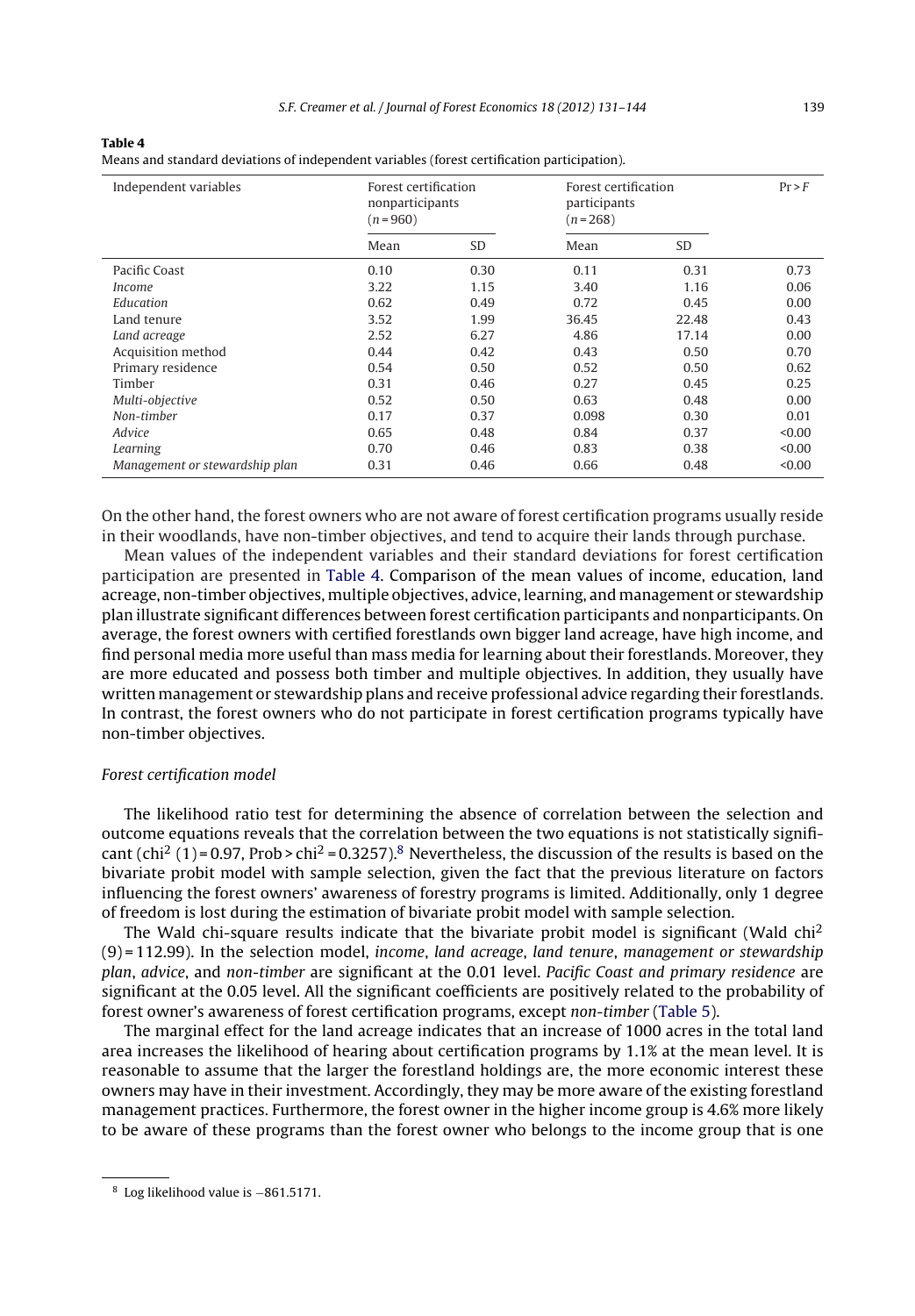| Independent variables          | Coefficient | P >  z | Marginal effect | Mean   |
|--------------------------------|-------------|--------|-----------------|--------|
| Education                      | 0.096       | 0.250  | 0.030           | 0.611  |
| Pacific Coast                  | 0.338       | 0.027  | 0.114           | 0.070  |
| <i>Income</i>                  | 0.149       | 0.000  | 0.046           | 3.052  |
| Land tenure                    | 0.009       | 0.000  | 0.003           | 30.172 |
| Land acreage                   | 0.035       | 0.005  | 0.011           | 1.070  |
| Primary residence              | 0.199       | 0.018  | 0.061           | 0.578  |
| Non-timber                     | $-0.263$    | 0.012  | $-0.077$        | 0.263  |
| Learning                       | 0.133       | 0.139  | 0.040           | 0.637  |
| Management or stewardship plan | 0.404       | 0.000  | 0.133           | 0.236  |
| Advice                         | 0.517       | 0.000  | 0.160           | 0.483  |
| Acquisition method             | 0.001       | 0.986  | 0.000           | 0.517  |
| (constant)                     | $-2.045$    | 0.000  |                 |        |

Selection model results – forest certification awareness (dependent variable).

level lower. The owners who are at a higher income bracket may have more resources available to use, in order to determine the best forestland management practice; consequently, they may be more aware of various forestry approaches.

For every additional 10 years of tenure, the probability of hearing about certification increases by 0.3%. As forest owners hold their lands for longer durations, they may hear or learn more about sustainable forestland management practices, assuming that the duration of ownership indicates an interest in the long term management of the forestland. Additionally, the forest owner whose primary residence is located in the forestlands is 6.1% more likely to be aware of forest certification programs than the owner residing elsewhere. It is possible that these owners may be more motivated to learn about managing their forestlands sustainably since it may be easier to undertake and supervise the activities that are required by certification programs.

Having a written management/stewardship plan or receiving professional advice increases the probability of hearing about certification programs by 13% or 16%, respectively. It is naturally expected that potential learning opportunities are created during the preparation of management or stewardship plans and information exchanges between the forest owners and individuals providing the professional advice. Furthermore, having the forestlands in the Pacific Coast region increases the likelihood of knowing about certification programs by 11.4%, as opposed to, having them in the Southern regions.

Most of the private forest regulations still originate at the state level and are highly variable. Some states regulate intensively, while some do not regulate at all ([Gootee et al., 2010\).](#page-12-0) California, Oregon, Washington, and Alaska are among the first states to establish the "state forest practice laws" [\(Ellefson](#page-12-0) [et al., 1997\).](#page-12-0) Moreover, these states' forest regulatory programs are recognized with respect to the range of resources and forestry practices they address and the intensity of enforcement and severity of penalties they entail in response to failing to obey the laws and related rules ([Ellefson et al., 2004\).](#page-12-0) Therefore, it is reasonable to assume that the stricter the regulations on FFOs' forestlands are, the more aware FFOs are of these rules and laws, and various ways to manage their forestlands.

Non-timber objectives decrease likelihood of hearing about certification programs by 7.7%. This particular result is realistic assuming that non-timber objectives are less commercially motivated than timber and multiple objectives. Accordingly, these owners may not have enough incentive to learn more about forestland management. In summary, having received professional advice about the forestlands within the last 5 years has the highest positive marginal effect, and total acreage has the lowest positive marginal effect on the forest owner's likelihood of having forest certification awareness.

In the outcome model ([Table 6\),](#page-10-0) management or stewardship plan and advice are significant at the 0.01 level, and land acreage is significant at the 0.05 level. All the significant coefficients are positively related to the probability of forest owner's participation in forest certification programs.

Having a written management or stewardship plan has the highest effect on the forest owner's likelihood of getting her/his forestlands certified, and total land acreage has the lowest marginal effect. The forest owner with a written management or stewardship plan is 23.6% more likely to get her/his

<span id="page-9-0"></span>**Table 5**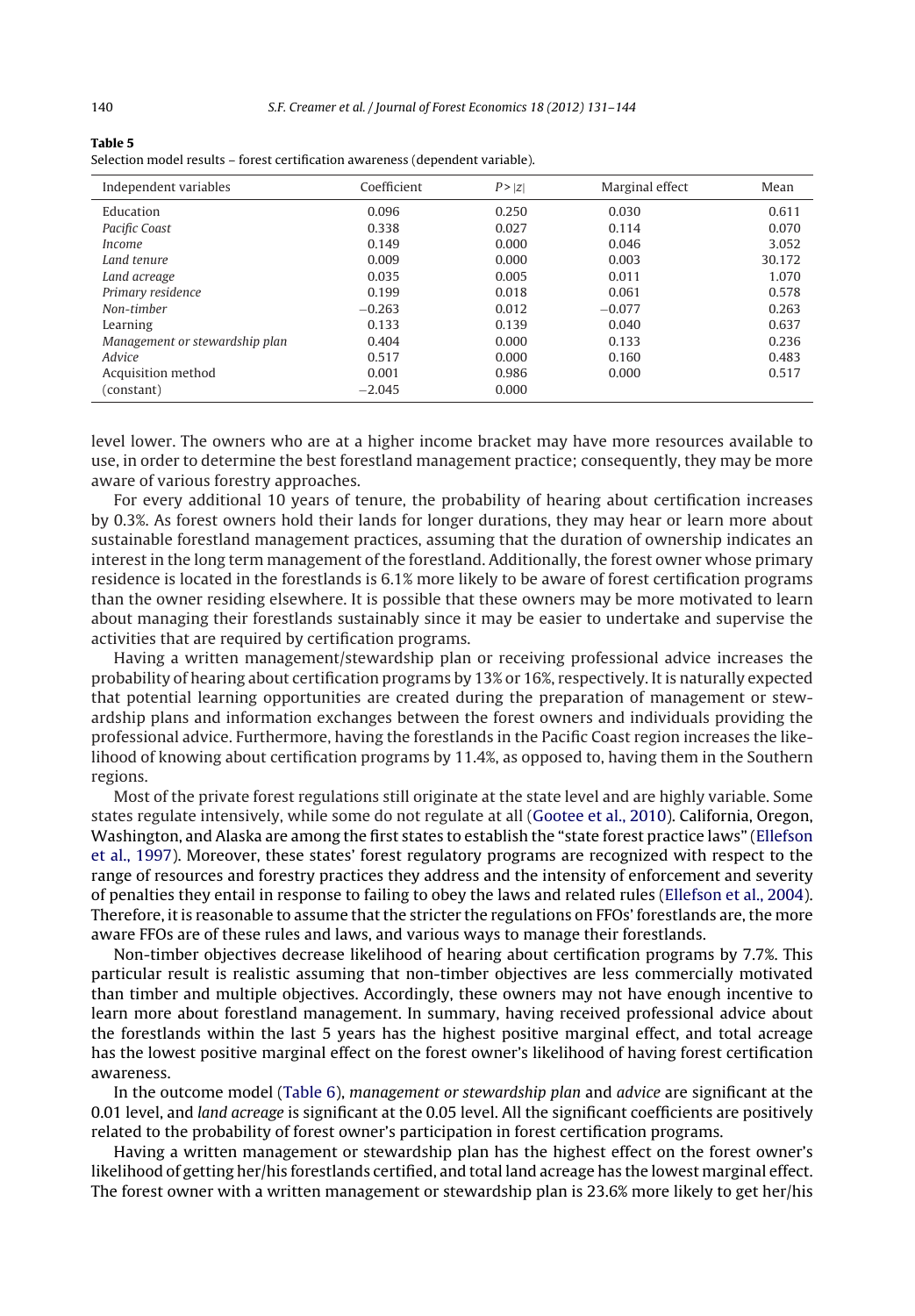<span id="page-10-0"></span>

|--|--|

| Independent variables          | Coefficient | P >  z | Marginal effect | Mean   |
|--------------------------------|-------------|--------|-----------------|--------|
| Pacific Coast                  | 0.145       | 0.503  | $-0.024$        | 0.070  |
| Income                         | $-0.004$    | 0.937  | $-0.044$        | 3.052  |
| Land tenure                    | 0.004       | 0.224  | $-0.001$        | 30.172 |
| Land acreage                   | 0.030       | 0.028  | 0.003           | 1.070  |
| Primary residence              | 0.058       | 0.601  | $-0.031$        | 0.578  |
| Non-timber                     | $-0.168$    | 0.332  | 0.001           | 0.263  |
| Management or stewardship plan | 0.718       | 0.000  | 0.236           | 0.236  |
| Advice                         | 0.486       | 0.001  | 0.071           | 0.483  |
| (constant)                     | $-2.286$    | 0.000  |                 |        |

forestlands certified. The result is not surprising, assuming that having a written management or stewardship plan is an indication that the land is actively managed. Furthermore, having a written management plan is a prerequisite to get forestlands certified. Forest certification programs are based on a professional forester's assessment of the owners' forest management practices, and require that forest owners consult with the foresters before harvesting. As a result, it is reasonable to observe that receiving professional advice increases the forest owner's likelihood of certifying her/his forestlands by 7.1%.

A 1000 acre increase in the total land area increases the probability of forest owner's participation in certification programs by 0.03%. It is possible that small acreage holders may hesitate engaging in intensive timber activities due to the diseconomies of scale ([Zhang et al., 2005\),](#page-13-0) assuming that forest owners with larger acreage has more economic interests in their forestlands. Moreover, there may also be some concerns among small scale forest owners regarding the costs of participation in these programs.

#### **Discussion**

This current study investigated the effects of information sources, woodland characteristics, ownership objectives, and forest owner characteristics on FFOs' awareness of forest certification programs and their participation in these programs. The analysis was conducted, based on the responses collected from the U.S. Forest Service's National Woodland Owners Survey between 2002 and 2006, including two regions of the United States: Pacific Coast and South. The survey results for both regions revealed that 27% (1294 out of 4739 respondents) of the FFOs were aware of certification programs, and only 21% (268 out of 1294 respondents) of these FFOs participated in them. On average, the forest owners who were aware of certification programs and participated in them had multiple objectives, high income levels, and written management or stewardship plans; they were also more educated. Additionally, they held larger forest acreage, received professional advice regarding their forestlands, and found personal media more useful for learning about their forestlands.

The results provide insights on FFOs that can be used by certification programs, landowner associations, forestry cooperatives, extension programs, government and non-profit organizations, and private industry supported programs in order to design, promote, and implement certification programs, and create effective incentives for participation. Physical and regulatory environments that FFOs reside in have a likely effect on their awareness of certification programs. The stricter the forestry rules for private forests, the more attentive the forest owners may become about various forestland management practices, including certification programs. Constructing an informationally structured environment for FFOs may be the key to increase the awareness of these practices, in which participation is voluntary. However, it is essential that concerted efforts of the parties involved in the process should be efficient and well-informed; the division of responsibilities should be clearly defined in order to avoid confusion and frustration among FFOs.

The information sources, either in the form of receiving a forestland management advice or holding a forest management/stewardship plan, have the highest effects on increasing awareness of certification programs and participation in them. In the light of these findings, targeting FFOs who have access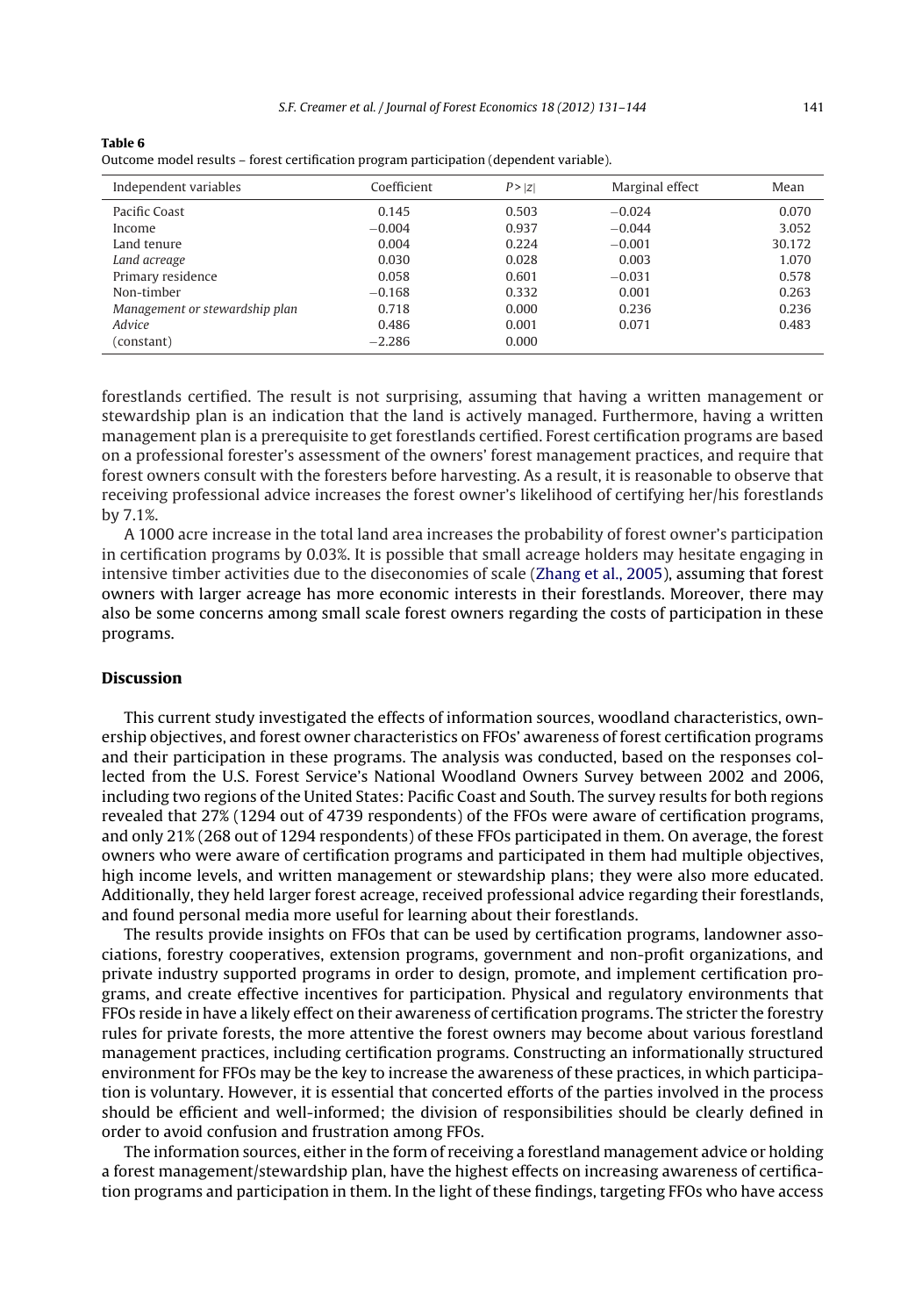to these sources may be a quick and cost-effective recipe to increase participation; however, it may be even more effective to increase the number of customized management plans via actively seeking out FFOs to provide advice, and use that as a steppingstone to increase their participation in certification programs. Careful consideration should also be given to providing the proper management plans and advice, given the fact that only 18% of the FFOs from each region had management or stewardship plans.9

As the preferences for forest preservation and use are changing with the increased emphasis on nontimber and multiple objectives, the incentives required to get FFOs forestlands certified become more important. Aside from the private nature of certification programs, the possible mismatch between the preferences of FFOs and the incentives that are provided for them to participate in these programs may represent an explanation for the weak connection between certification programs and FFOs ([York](#page-13-0) [et al., 2006\),1](#page-13-0)0 and the differences in the awareness and participation rates of the owners with different objectives.

The FFOs on larger forestlands are more likely to be aware of certification programs, and these lands are more likely to be certified. For this reason, seeking out the FFOs on the fragmented and parcelized forestlands is particularly crucial in order to eliminate possible preconceived notions about certification programs and information asymmetry between the small and large acreage holders.

#### **Conclusions**

This quantitative study, using an enhanced modeling approach in conjunction with the fairly rare data set offered by the U.S. Forest Service, extends the previous literature that has mostly examined forest owners' perceptions, attitudes, and interests towards forest certification. Additionally, comparable patterns of factors – receiving professional advice, having a management plan, and land acreage – from the previous literature on participation in forest programs were confirmed. A new string of literature related to forest certification programs has also been constructed through investigating the factors of forest certification awareness, while extending the limited literature on awareness of forest programs. Finally, new variables were tested and non-timber objectives were found to be negatively related to the awareness of forest certification programs.

Non-timber oriented forest owners have the lowest participation rate overall and are also less likely to be aware of these programs than other owners. Focus group studies, surveys, or workshops could provide a better understanding of these owners who are less commercially motivated. The results could be utilized (1) to design a well formulated strategy to reach out to these owners more effectively and increase their awareness of certification programs, (2) to increase the number of customized management plans based on their particular objectives, and (3) to design incentive schemes to facilitate their participation in these programs.

The current study confirmed that different physical and regulatory environments forest owners reside in have an impact on the awareness of certification programs. Further research could be conducted to assess the range of impact of the components that form these environments may have on different levels of awareness (being fully aware of the costs and benefits of certification programs, just knowing the bare minimum about these programs, etc.). Eventually, the results could provide insights on how to construct an informationally structured setting for FFOs, residing in various environments, to increase further awareness of certification programs, and possibly participation in them.

#### **Acknowledgment**

We are grateful to Jonathan K. Yoder, Gregmar I. Galinato, and Philip R. Wandschneider for their useful comments and suggestions.

<sup>9</sup> Among these owners, 24% from the Pacific Coast and 16% from the South certified their forestlands. 40% of the FFOs from the Pacific Coast and 43% of the FFOs from the South received advice regarding their forestlands within the last 5 years; only 13% and 9% of them certified their forestlands, respectively.

 $10$  Among the FFOs who participated in certification programs, 27% of them had timber objectives, 63% of them had multiple objectives, and only 10% of them had non-timber objectives.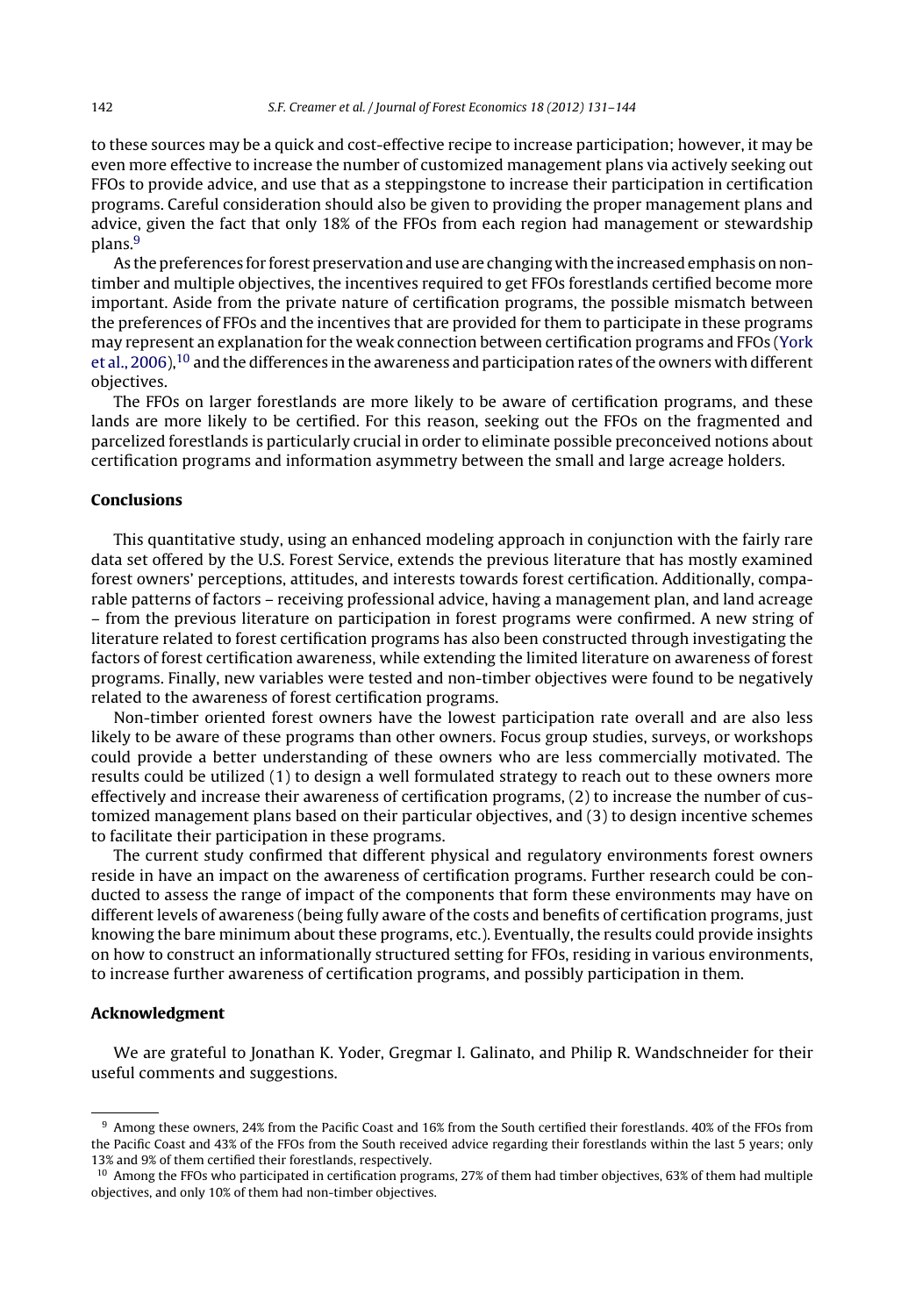#### <span id="page-12-0"></span>**References**

- Bare, B.B., 2000. Observations on Forest Certification. College of Forest Resources, University of Washington, Seattle, Available at http://faculty.washington.edu/bare/32Bare.pdf (accessed November 20, 2010).
- Beach, R.H., Pattanayak, S.K., Yang, J.-C., Murray, B.C., Abt, R.C., 2005. Econometric studies of nonindustrial private forest management: a review and synthesis. Forest Policy and Economics 7 (3), 261–281.
- Bell, C.D., Roberts, R.K., English, B.C., Park, W.M., 1994. A logit analysis of participation in Tennessee's Forest Stewardship Program. Journal of Agricultural and Applied Economics 26 (2), 463–472.
- Boon, T.E., Meilby, H., Thorsen, B.J., 2004. An empirically based typology of private forest owners in Denmark: improving communication between authorities and owners. Scandinavian Journal of Forest Research 19 (S4), 45–55.
- Boyd, R., 1984. Government support of nonindustrial production: the case of private forests. Southern Journal of Economics 51 (1), 89–107.
- Boyes, W., Hoffman, D., Low, S., 1989. An econometric analysis of the bank credit scoring problem. Journal of Econometrics 40 (1), 3–14.
- Butler, B.J., 2008. Family forest owners of the United States, 2006. A technical document supporting the Forest Service 2010 RPA Assessment. Gen. Tech. Rep. NRS-27. USDA Forest Service, Northern Research Station, Newtown Square, PA.
- Chen, J., Innes, L., Tikina, A., 2010. Private cost–benefits of voluntary forest product certification. International Forestry Review  $12(1), 1-12.$
- DeSteiguer, J.E., 1984. Impact of cost-share programs on private reforestation investment. Forest Science 30 (3), 697–704.
- Doolittle, L., Straka, T.J., 1987. Regeneration following harvest on nonindustrial private pine sites in the South: a diffusion of innovations perspective. Southern Journal of Applied Forestry 11 (1), 37–41.
- Ellefson, P.V., Cheng, A.S., Moulton, R.J., 1997. State forest practice regulatory programs: an approach to implementing ecosystem management on private forest lands in the United States. Environmental Management 21 (3), 421–432.
- Ellefson, P.V., Kilgore, M.A., Hibbard C.M., Granskog, J.E., 2004. Regulation of forestry practices on private land in the United States: assessment of state agency responsibilities and program effectiveness. Staff paper series number 176. Publication locale: Department of Forest Resources, College of Natural Resources and Agricultural Experiment Station, University of Minnesota. Available at http://www.tennesseeforests.org/facts [downloads/state-forestry-practices-report-2004.pdf](http://www.tennesseeforests.org/facts_downloads/state-forestry-practices-report-2004.pdf) (accessed July 18, 2011).
- Esseks, J.D., Kraft, S.E., 1988. Why eligible landowners did not participate in the conservation reserve program. Journal of Soil and Water Conservation 43 (3), 251–256.
- Esseks, J.D., Kraft, S.E., 1989. Marketing the conservation reserve program. Journal of Soil and Water Conservation 44 (5), 425–430.
- Favada, I.M., Karppinen, H., Kuuluvainen, J., Mikkola, J., Stavness, C., 2009. Effects of timber prices, ownership objectives, and owner characteristics on timber supply. Forest Science 55 (6), 512–523.
- Fortney, J., Arano, K.G., Jacobson, M., 2011. An evaluation of West Virginia's managed timberland tax incentive program. Forest Policy and Economics 13 (1), 69–78.
- Greene, W.A., 1992. Statistical model for credit scoring. Working Paper 92-29. Stern School of Business, Department of Economics, New York University, NY.
- Greene, W.H., 2003. Econometric Analysis, 5th edition. Prentice Hall, Upper Saddle River, NJ.
- Gootee, R.S., Blatner, K.A., Baumgartner, D., Carroll, M.S., Weber, E.P., 2010. Choosing what to believe about forests: differences between professional and non-professional evaluative criteria. Small-Scale Forestry 9 (2), 137–152.
- Haener, M.K., Luckert, M.K., 1998. Forest certification: economic issues and welfare implications. Canadian Public Policy 24 (S2), 83–94.
- Hammett, A.L., Cubbage, E.W., Luppold, W.G., 1992. A logistical regression model of southern hardwood lumber export participation. Wood and Fiber Science 24 (3), 15–29.
- Hansen, E., 1998. Understanding Forest Certification Oregon State University Extension Service FS 329. Available at <http://sfp.cas.psu.edu/pdfs/certsht.pdf> (accessed October 10, 2010).
- Harrell, J.B., 1989. Federal and state cost-share programs for forest farmers. Forest Farmer (November–December), 20–27.
- Herbohn, J.L., Emtage, N.F., Harrison, S.R., Smorfitt, D.B., 2005. Attitudes of landholders to farm forestry in tropical Eastern Australia. Australian Forestry 68 (1), 50–58.
- Hodgden, B., Cusack, C., Tyrell, M., 2007. Literature review: an annotated bibliography on family forest owners. In: GISF Research Paper 002–R. Yale University, School of Forestry & Environmental Studies, Global Institute of Sustainable Forestry, New Haven, CT, Available at http://sustainingfamilyforests.org/pdfs/litreview.pdf (accessed October 10, 2010).
- Hughes, G., Vlosky, R., Dunn, M.A., 2009. Private Landowners' Guide to Forest Certification in the South. Mississippi State University Extension Service 2447.
- Hujala, T., Tikkanen, J., Hänninen, H., Virkkula, O., 2009. Family forest owners' perception of decision support. Scandinavian Journal of Forest Research 24 (5), 448–460.
- Hujala, T., Kurttila, M., Karppinen, H., 2010. Cross-evaluation of two forest owner typologies: how do motives of ownership and needs of communication interact? In: Medved, M. (ed.). Small Scale Forestry in a Changing World: Opportunities and Challenges and the Role of Extension and Technology Transfer. Proceedings of the IUFRO conference, 06-12 June 2010, Bled, Slovenia. CD-ROM. Slovenian Forest Institute & Slovenia Forest Service, Ljubljana, pp. 320–330.
- Joshi, S., Arano, K.J., 2009. Determinants of private forest management decisions: a study on West Virginia NIPF landowners. Forest Policy and Economics 11 (2), 118–125.
- Kendra, A., Hull, R.B., 2005. Motivations and behaviors of new forest owners in Virginia. Forest Science 51 (2), 142–154.
- Kilgore, M., Leahy, J., Hibbard, C., Donnay, J., Flitsch, K., Anderson, D., Thompson, J., Ellefson, P., Ek, A., 2005. Developing a certification framework for Minnesota's family forests. Areport to the Blandin Foundation, Vital Forests/Vital Communities Public Policy Initiative. Staff Paper Series no.183. Department of Forest Resources, University of Minnesota, St. Paul, MN, p. 119.
- Kilgore, M., Leahy, J., Hibbard, C., Donnay, J., 2007. Assessing family forest land certification opportunities: a Minnesota case study. Journal of Forestry 105 (1), 27–33.